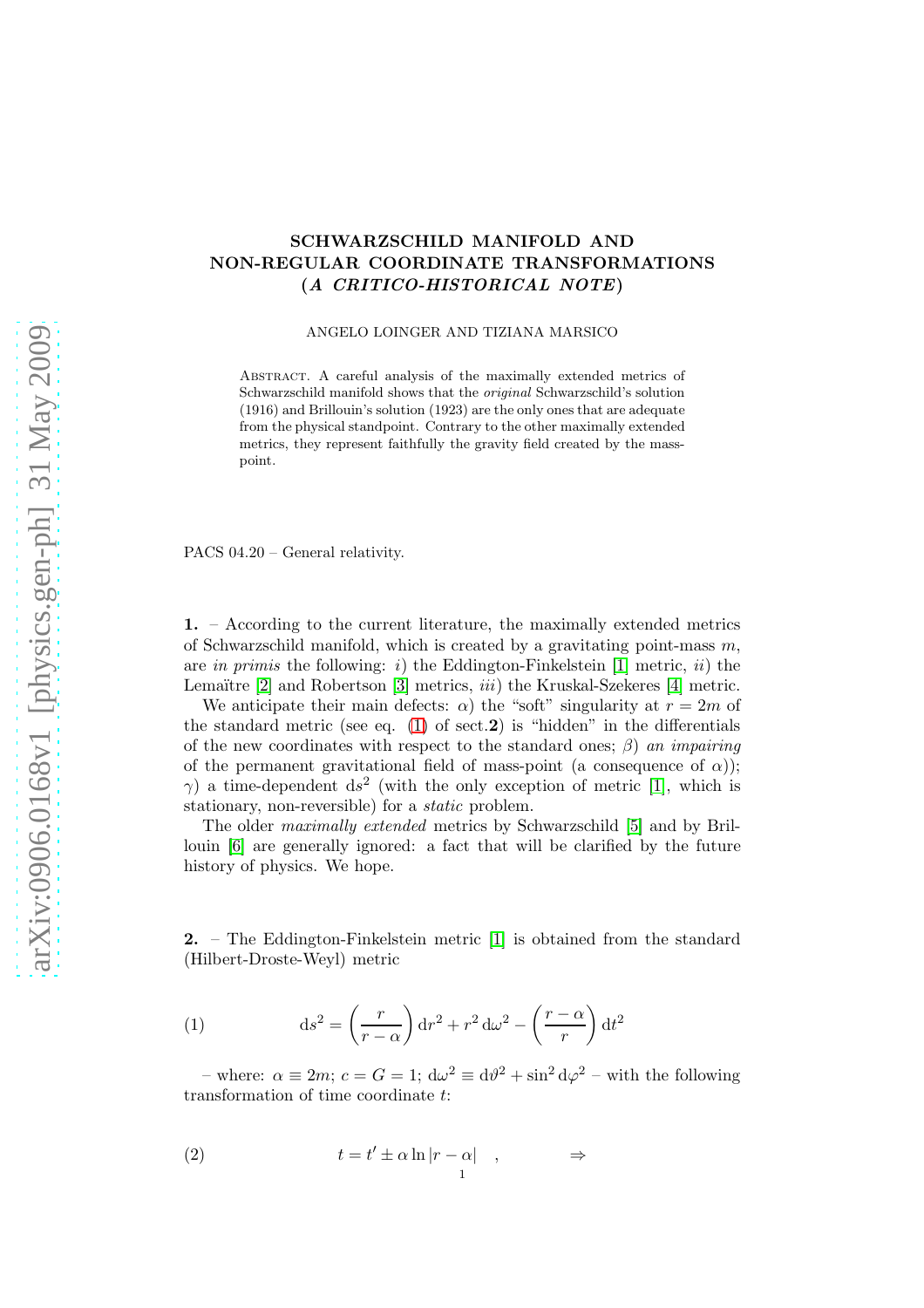<span id="page-1-0"></span>(2') 
$$
\mathrm{d}t = \mathrm{d}t' \pm \left(\frac{\alpha}{r - \alpha}\right) \mathrm{d}r ;
$$

we see that both eqs. [\(2\)](#page-0-1) and 2<sup>'</sup>) contain the "soft" singularity at  $r = \alpha$ of eq. [\(1\)](#page-0-0), that Finkelstein intended to remove from the  $d\overline{s}^2$ . We have:

<span id="page-1-1"></span>(3) 
$$
ds^{2} = \left(\frac{r+\alpha}{r}\right)dr^{2} + r^{2} d\omega^{2} - \left(\frac{r-\alpha}{r}\right)dt'^{2} \mp \left(\frac{2\alpha}{r}\right) dr dt' =
$$

$$
= dr^{2} + r^{2} d\omega^{2} - dt'^{2} \mp \frac{\alpha}{r} (dr + dt')^{2} ;
$$

the behaviour of the radial light-rays is particularly interesting; from  $0 =$  $ds^2 = d\theta = d\varphi$ , we get two pairs of values for  $\frac{dr}{dt'}$ :

<span id="page-1-2"></span>
$$
(4) \qquad \qquad \frac{r-\alpha}{r+\alpha} \quad ; \quad -1 \quad ;
$$

<span id="page-1-3"></span>
$$
(4') \qquad \qquad 1 \quad ; \quad -\frac{r-\alpha}{r+\alpha} \quad ;
$$

light velocity depends on the considered direction (positive or negative) of coordinate r. Remark that eqs. [\(3\)](#page-1-1), [\(4\)](#page-1-2), (4') hold for  $r > 0$ . At  $r = 0$  we have a "hard" singularity (Kretschmann scalar =  $\infty$ ), the same of standard  $ds^2$  of eq. [\(1\)](#page-0-0). Eqs. [\(4\)](#page-1-2) and (4') tell us that light-rays do not "feel" the Hilbertian gravitational repulsion [\[7\]](#page-8-6); the non-reversibility of the Eddington-Finkelstein field plays here an important role. And we can also affirm that the radial geodesics of test-particle too are not subjected to a Hilbertian repulsion. Transformation  $(2) - (2')$  has sensibly impaired the action of the gravitational field of mass m.

The "hard" singularity at  $r = 0$  of eq. [\(1\)](#page-0-0) can be removed with a simple change of the radial coordinate  $r$ ; for instance:

<span id="page-1-4"></span>,

$$
(5) \t\t\t r \to (r^3 + \alpha^3)^{1/3}
$$

or

<span id="page-1-5"></span>
$$
(5') \t\t\t r \to r + \alpha ;
$$

with these substitutions, the form  $(1)$  yields, respectively, the *original* Schwarzschild form [\[5\]](#page-8-4) or the Brillouin form [\[6\]](#page-8-5). Quite analogously, [\(5\)](#page-1-4), or (5<sup> $\prime$ </sup>) remove the singularity at  $r = 0$  of eq. [\(3\)](#page-1-1). Physics remains unaltered! Indeed, the true physics of standard and Schwarzschild-Brillouin forms of  $ds^2$ concerns, respectively, the spatial regions  $r > \alpha$  and  $r > 0$ ; the distorted physics of eq. [\(3\)](#page-1-1), and of its transformed with substitution  $(5)$  or  $(5')$ , concerns, respectively, the spatial regions  $r > 0$  and  $r \geq 0$ .

2bis. – Let us consider the pair of expressions [\(4\)](#page-1-2) and perform the integration of  $\left(\frac{dr}{dt'}\right) = \left[\frac{r - \alpha}{r + \alpha}\right]$ , and of  $\left(\frac{dr}{dt'}\right) = -1$ . We have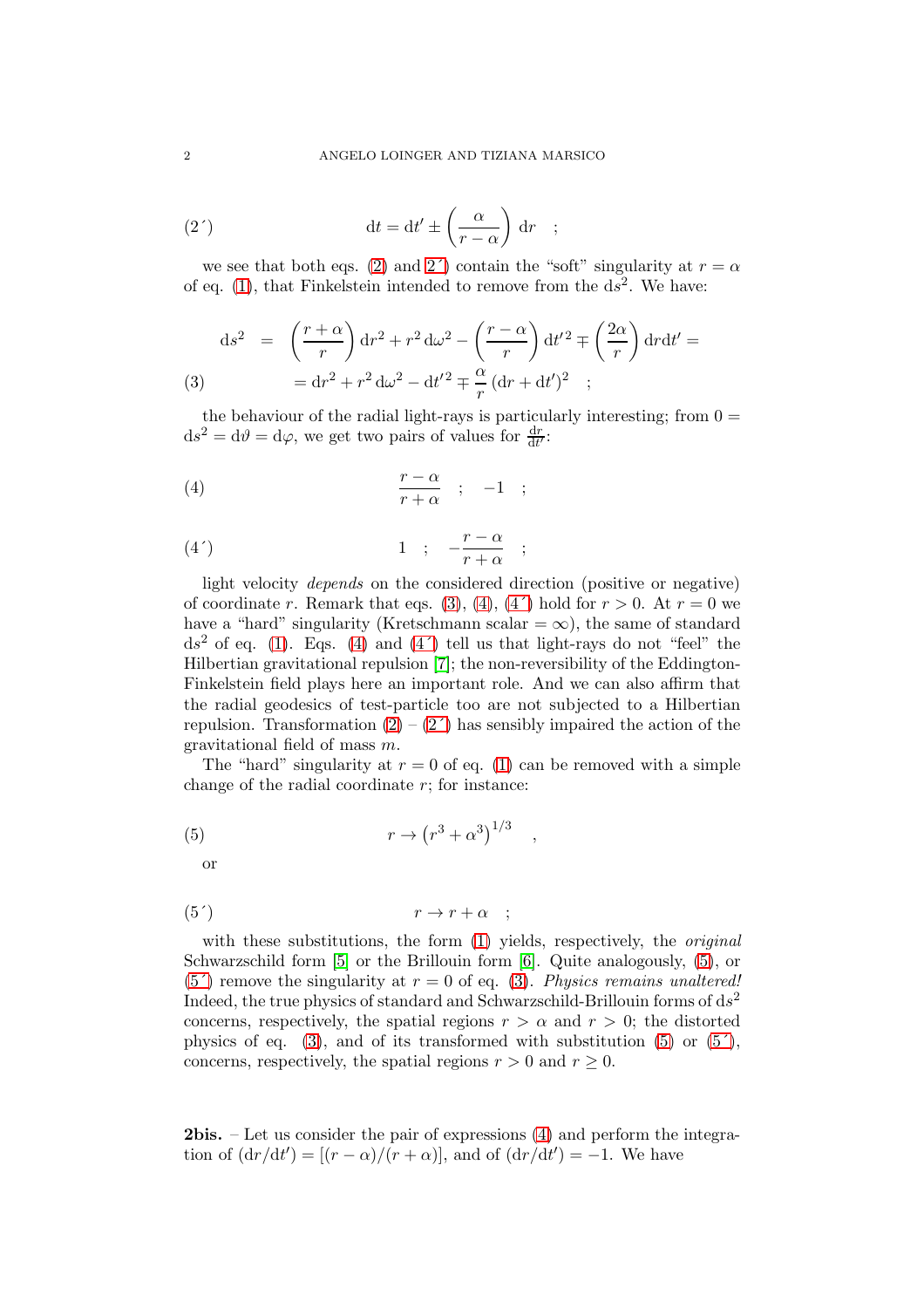<span id="page-2-0"></span>(6<sub>1</sub>) 
$$
t' = r + 2\alpha \ln|r - \alpha| + \text{const} ;
$$

<span id="page-2-1"></span>
$$
(6_2) \t t' = -r + const.
$$

According to  $(6_1)$ , the light-rays which start from an  $r > \alpha$  move away from the origin  $r = 0$ , while those which start from an  $r < \alpha$  go towards  $r = 0$ , and reach it in a finite time. According to  $(6<sub>2</sub>)$ , all rays move towards  $r = 0$ , and reach it in a finite time. The pair of expressions  $(4')$  gives results that can be obtained from eqs.  $(6_1)$  and  $(6_2)$  with the substitution  $t' \rightarrow -t'$ . Remark that, in particular, the equation  $(\mathrm{d}r/\mathrm{d}t') = -[(r-\alpha)/(r+\alpha)]$  tells us that the light-rays which start from an  $r > \alpha$  will reach  $r = \alpha$  in an infinite time interval. Analogously, if in eq. [\(3\)](#page-1-1) we make, e.g., the substitution  $(5<sup>′</sup>)$ , the integration of equation  $(\mathrm{d}r/\mathrm{d}t') = -\left[r/(r+2\alpha)\right]$  gives, for a generic  $\vec{r}$ :

(6') 
$$
\Delta t' = -\int_{\bar{r}}^0 \frac{r+2\alpha}{r} dr = +\infty .
$$

For the radial light-rays of *standard*  $ds^2$  (eq. [\(1\)](#page-0-0)), the integration of  $(\mathrm{d}r/\mathrm{d}t') = \pm [(r - \alpha)/r]$  gives:

<span id="page-2-2"></span>(7) 
$$
t = \pm \left[ r + \alpha \ln \left| \frac{r - \alpha}{\alpha} \right| \right] + \text{const} , \quad (r > \alpha) ;
$$

the surface  $r = \alpha$  is reached in an *infinite* time interval (an instance of Hilbertian repulsion).

**3.** – The Lemaïtre time-dependent metric  $[2]$  is obtained from eq. [\(1\)](#page-0-0) by means of the following coordinate transformations:

(8) 
$$
r = \left[\frac{3}{2} \alpha^{1/2} (\tau - \chi)\right]^{2/3} ;
$$

(8') 
$$
t = \tau + 2(\alpha r)^{1/2} + \alpha \ln \left| \frac{r^{1/2} - \alpha^{1/2}}{r^{1/2} + \alpha^{1/2}} \right| ;
$$

from which:

(8'') 
$$
dt = d\tau + \frac{r}{r - \alpha} \alpha^{1/2} r^{-1/2} dr .
$$

We have:

(9) 
$$
\mathrm{d}s^2 = -\frac{\alpha}{r} \mathrm{d}\chi^2 + r^2 \mathrm{d}\omega^2 - \mathrm{d}\tau^2.
$$

<span id="page-2-3"></span>The speed of the radial  $(d\omega = 0)$  light-rays is: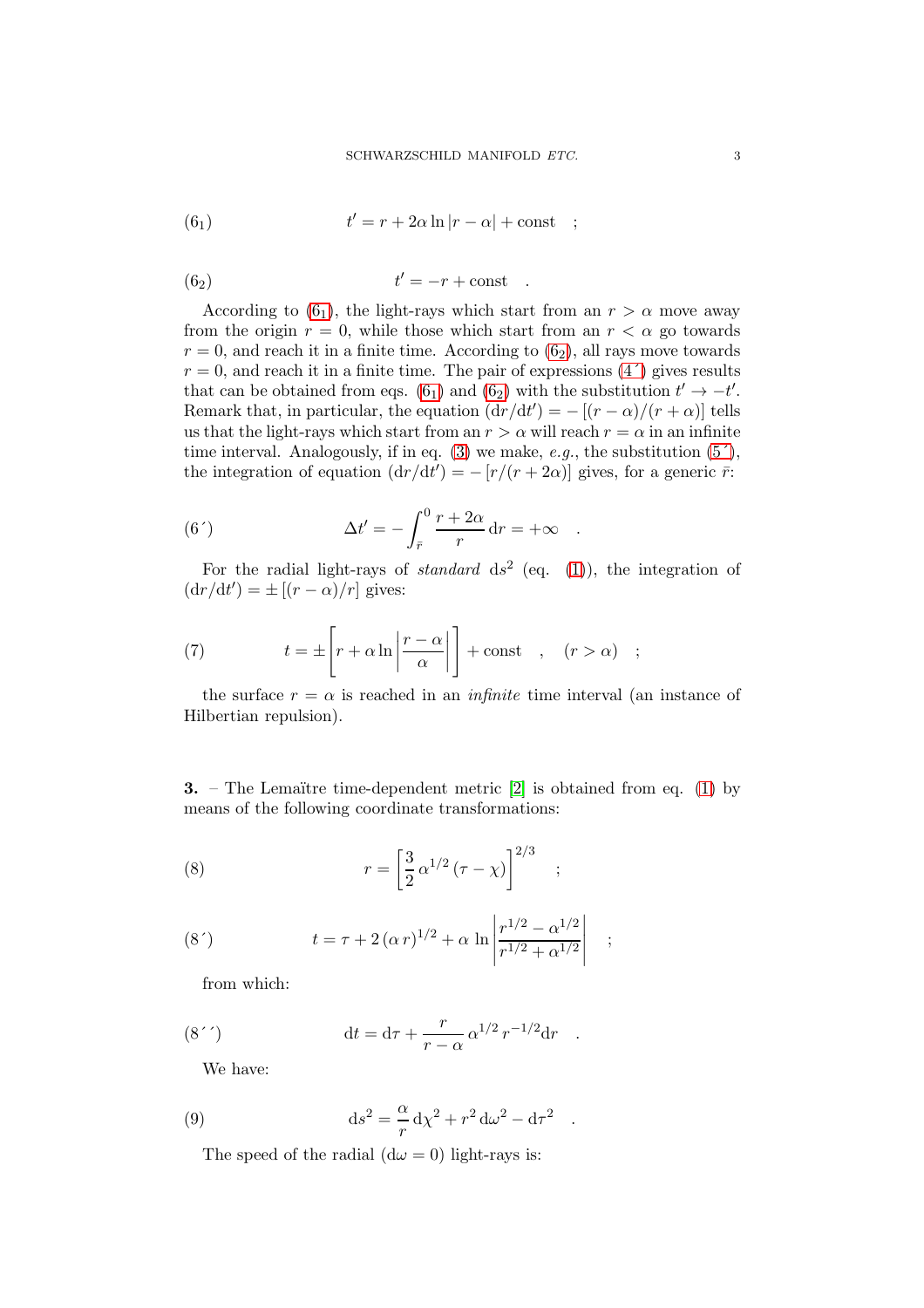;

(10) 
$$
\frac{\mathrm{d}\chi}{\mathrm{d}\tau} = \pm \left(\frac{r}{\alpha}\right)^{1/2}
$$

thus:  $dy/d\tau = 0$  for  $r = 0$ ;  $dy/d\tau = \pm 1$  for  $r = \alpha$ ;  $dy/d\tau = \pm \infty$ for  $r = \infty$ . As it is clear, there is a Hilbertian repulsion along the whole trajectory (as it happens for eq.  $(1)$ , cfr. eq.  $(7)$ ). And the test-particles moving along radial geodesics will "feel" the Hilbertian repulsion in some portions of their trajectories (as it happens for eq. [\(1\)](#page-0-0)).

The "hard" singularity at  $r = 0$  of eq. [\(9\)](#page-2-3) can be removed by one (*ad libitum*) of the substitutions  $(5)$ ,  $(5')$ , exactly as in the case of Eddington-Finkelstein form of  $ds^2$ .

Robertson metric [\[3\]](#page-8-2) can be obtained from Lemaïtre metric with the transformation

(11) 
$$
\chi = -\frac{2}{3} \chi^{3/2} \alpha^{-1/2} ;
$$

clearly, this metric has the same general properties of Lemaïtre's one.

**4.** – The interval  $ds^2$  of Kruskal-Szekeres metric is [\[4\]](#page-8-3):

<span id="page-3-0"></span>(12) 
$$
ds^{2} = \frac{4\alpha^{3}}{r} \exp\left(-\frac{r}{\alpha}\right) (du^{2} - dv^{2}) + r^{2} d\omega^{2}
$$

where r is a function of the space-like coordinate u,  $(-\infty < u < +\infty)$ , and of the time-like coordinate v,  $(-\infty < v < +\infty)$ ; more precisely:

;

(13) 
$$
\left(\frac{r}{\alpha} - 1\right) \exp\left(\frac{r}{\alpha}\right) = u^2 - v^2
$$
; and

<span id="page-3-1"></span>(13') 
$$
t = 2\alpha \arctanh\left(\frac{v}{u}\right) .
$$

This metric is invariant under the substitutions  $u \to -u$  and  $v \to -v$ . Each point of metric [\(1\)](#page-0-0) has a twofold representation in metric [\(12\)](#page-3-0): an odd-looking embarras de richesse.

Seemingly, the singularity at  $r = \alpha$  of eq. [\(1\)](#page-0-0) does not appear in eq. [\(12\)](#page-3-0). Now, the differentials du, dv of the functions  $u(r, t)$ ,  $v(r, t)$  are singular at  $r = \alpha$ ! (See sect. **A3** of the Appendix).

Metric [\(12\)](#page-3-0) suffers from various defects, for instance: *i*) it is *v*-dependent, *i.e.* dependent on a time-like coordinate, *ii*) the radial  $(d\omega = 0)$  light-rays do not "feel" the gravity:  $ds^2 = 0$  gives  $du = \pm dv$ , the light-cones are "open" as in special relativity: an apparent worth, a physical fault, a revenge of the "soft" singularity at  $r = \alpha$  of eq. [\(1\)](#page-0-0), which has been swept away into a commonly unobserved corner (the differentials du, dv).

4bis. – The "hard" singularity at  $r = 0$  of metric [\(12\)](#page-3-0) can be removed with a suitable substitution of the radial coordinate, e.g. with  $(5)$  or  $(5')$ . The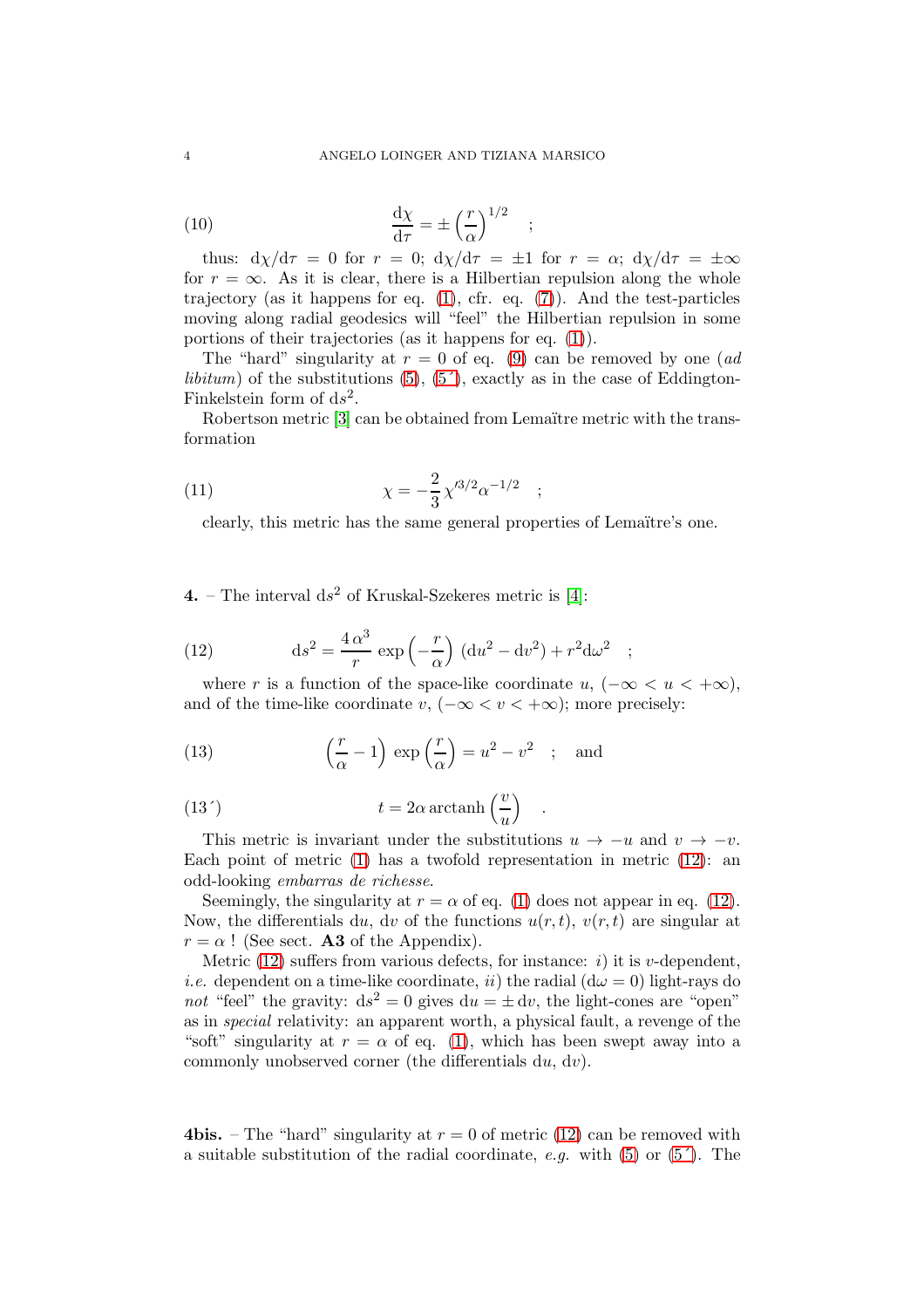new  $r = 0$  represents the *previous*  $r = \alpha$ ; the interior region  $r < \alpha$  loses any meaning and dies away from existence: a trivial consequence of the fact that the choice of the radial coordinate is quite free, and allows a shifting of the standard r, which eliminates the "hard" singularity at  $r = 0$ , in spite of the infinite value of its Kretschmann scalar. (Physics does not always coincide with geometry).

If, for instance, we perform the shifting  $r \to r + \alpha$ , write for clarity's sake  $r = \rho + \alpha$ , and call U, V the new space-like and time-like coordinates, eq. [\(12\)](#page-3-0) becomes:

(12')  
\n
$$
ds^{2} = -\frac{4\alpha^{3}}{\varrho + \alpha} \exp\left(-\frac{\varrho + \alpha}{\alpha}\right) (dV^{2} - dU^{2}) + (\varrho + \alpha)^{2} d\omega^{2} \quad ; \quad (0 \leq \varrho < \infty) \quad .
$$

We have:

<span id="page-4-0"></span>(14) 
$$
\begin{cases} U(\varrho, t) = \left(\frac{\varrho}{\alpha}\right)^{1/2} \exp\left(\frac{\varrho + \alpha}{2\alpha}\right) \cosh\left(\frac{t}{2\alpha}\right) ,\\ V(\varrho, t) = \left(\frac{\varrho}{\alpha}\right)^{1/2} \exp\left(\frac{\varrho + \alpha}{2\alpha}\right) \sinh\left(\frac{t}{2\alpha}\right) ; \end{cases}
$$

from which:

(14') 
$$
\left(\frac{\varrho}{\alpha}\right) \exp\left(\frac{\varrho+\alpha}{\alpha}\right) = U^2 - V^2
$$

(14'') 
$$
t = 2 \alpha \arctanh\left(\frac{V}{U}\right) .
$$

Apart from the substitutions  $U \rightarrow -U$  and  $V \rightarrow -V$ , we have here a unique form [\(14\)](#page-4-0) for the functions  $U(\rho, t)$ ,  $V(\rho, t)$ . On the contrary, in the Kruskal-Szekeres metric [\(12\)](#page-3-0) there are four different pairs of coordinates: two for  $r > \alpha$ , and two for  $r < \alpha$ : a real patchwork. (See sect. **A3** of the Appendix).

.

**4ter.** – A constant radial coordinate,  $r =$  const, is represented in a Cartesian plane  $(u, v)$  – or  $(U, V)$  – by an equilateral hyperbola  $u^2 - v^2 = \text{const}$  – or  $U^2 - V^2 = \text{const.}$  If we choose as new coordinates, say  $(u', v') - \text{or } (U', V'),$ the asymptotes of these hyperbolae, their equations become  $u'v' = \text{const}$ or  $U'V' = \text{const}$ , but we have lost the difference between space-like and timelike coordinates: a not negligible disadvantage, from a physical standpoint. The null lines of radial  $(d\omega = 0)$  light-rays are represented by equations  $u' = \text{const}, v' = \text{const} - \text{or } U' = \text{const}, V' = \text{const}.$ 

Some authors take the equations  $u' = \text{const}, v' = \text{const}$  as a starting point for a direct derivation of Kruskal-Szekeres metric, avoiding any reference to eq. [\(1\)](#page-0-0). Thus, they postulate that the radial light-rays are not subjected to the gravitational field of mass m. This is an ad hoc assumption: ad hoc,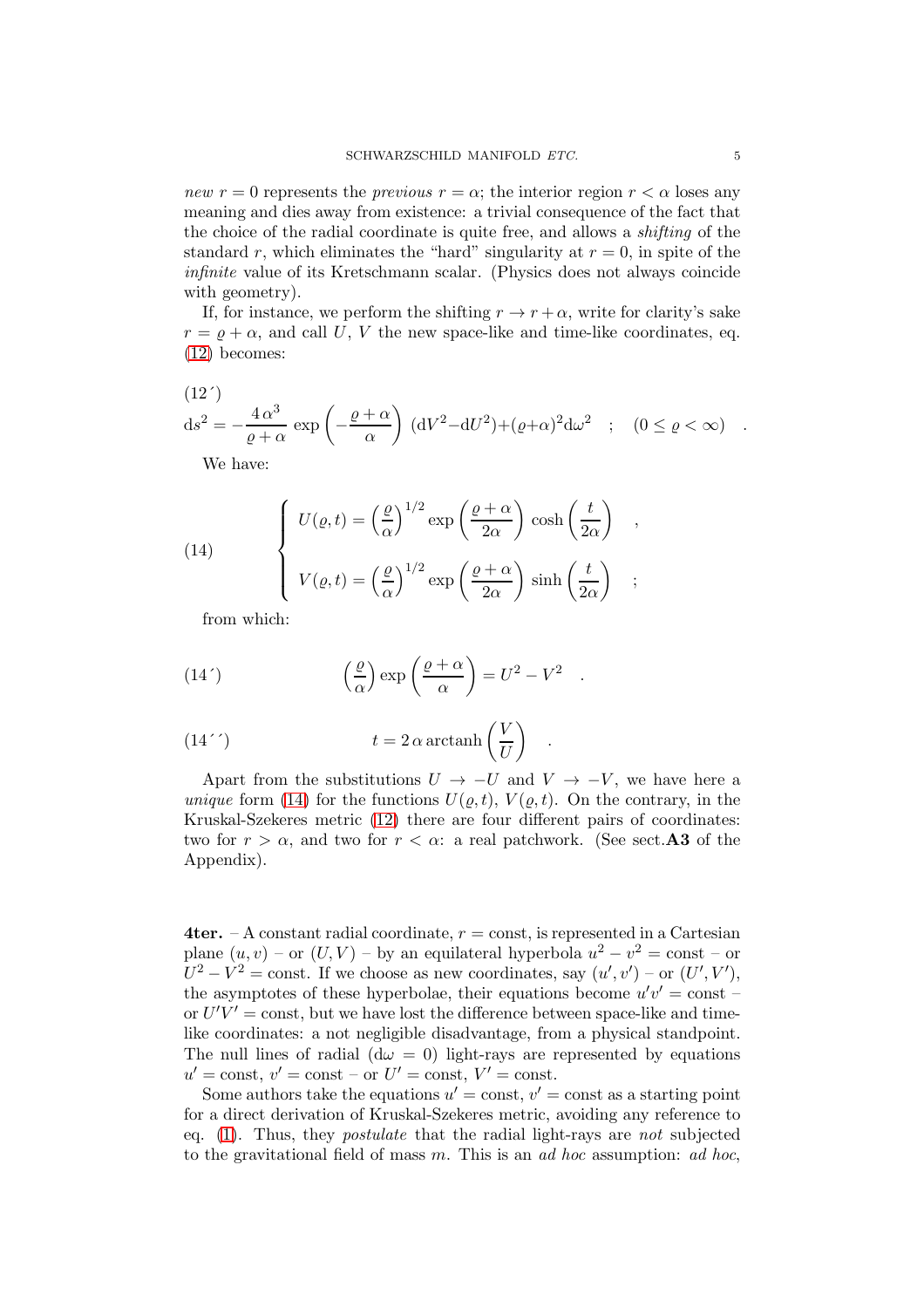because its aim is the exclusion from the metric of the "soft" singularity at  $r = \alpha$  (finite value of Kretschmann scalar). Now, this singularity, which could be qualified as non-physical because the mass-point is in  $r = 0$ , is not a mere spurious hindrance: as it was first demonstrated by Schwarzschild [\[5\]](#page-8-4) in the original construction of the homonymous manifold, it plays actually a fundamental role. Indeed Schwarzschild  $ds^2$  is:

<span id="page-5-0"></span>(15) 
$$
ds^{2} = \left(\frac{R}{R-\alpha}\right) dR^{2} + R^{2} d\omega^{2} - \left(\frac{R-\alpha}{R}\right) dt^{2} ,
$$

where:  $R \equiv (r^3 + \alpha^3)^{1/3}$ ;  $0 < r < \infty$ . The point-mass m is situated in  $r = 0$ , see the correspondence with Newton theory; the singularity at  $r = 0$ of eq. [\(15\)](#page-5-0) coincides with the singularity at  $r = \alpha$  of eq. [\(1\)](#page-0-0).

When we look for a solution of Einstein equations  $R_{ik} = 0$ ,  $(j, k = 1)$  $1, 2, 3, 4$ ,  $-$  a solution *with singularities*, we mean  $-$ , we must be very careful about the choice of the reference system. Indeed, a system which appears simple and reasonable from a *geometrical* standpoint, can originate some misleading properties, as for instance a weakening of the permanent gravitational fields.

Kruskal-Szekeres metric [\[4\]](#page-8-3) "does not make physical sense", as Bonnor wrote in the article quoted in [\[4\]](#page-8-3). and a similar negative judgement was expressed by this author on the Novikov metric (1963) of Schwarzschild manifold, which "throws some light on the Kruskal diagram  $[(u, v)]$ , without removing all its obscurities."

Conclusion – We have evidenced the shortcomings of the metrics by Eddington-Finkelstein, Lemaïtre and Robertson, Kruskal-Szekeres. Schwarzschild's *original*  $ds^2$  [\[5\]](#page-8-4) and Brillouin's  $ds^2$  [\[6\]](#page-8-5) give maximally extended metrics which describe perfectly the physical reality, and make clear that standard  $ds^2$  (eq. [\(1\)](#page-0-0)) holds only for  $r > \alpha$ . A fact confirmed by Hilbertian gravitational repulsion [\[7\]](#page-8-6).

## APPENDIX

"Bildräume" (Weyl) and representative spaces (Synge)

A1. – The notion of Bildraum (picture space) has been introduced in GR by Weyl (see, e.g., [\[8\]](#page-8-7)). Synge spoke of a "representative space", theorized its use and applied it in his study on "The gravitational field of a particle" [\[2\]](#page-8-1). In a particular and important problem, Fock employed a "conformal space" [\[9\]](#page-8-8). Eddington utilized the concept in a subtle and indirect way when he wrote, at the beginning of his treatment of Schwarzschild manifold [\[10\]](#page-8-9): "In a flat space-time the interval, referred to spherical polar coordinates and time, is  $ds^{2} = -dr^{2}-r^{2}d\theta^{2}-r^{2}\sin^{2}\theta d\varphi^{2}+dt^{2}$ . – If we consider what modifications of this can be made without destroying the spherical symmetry in space,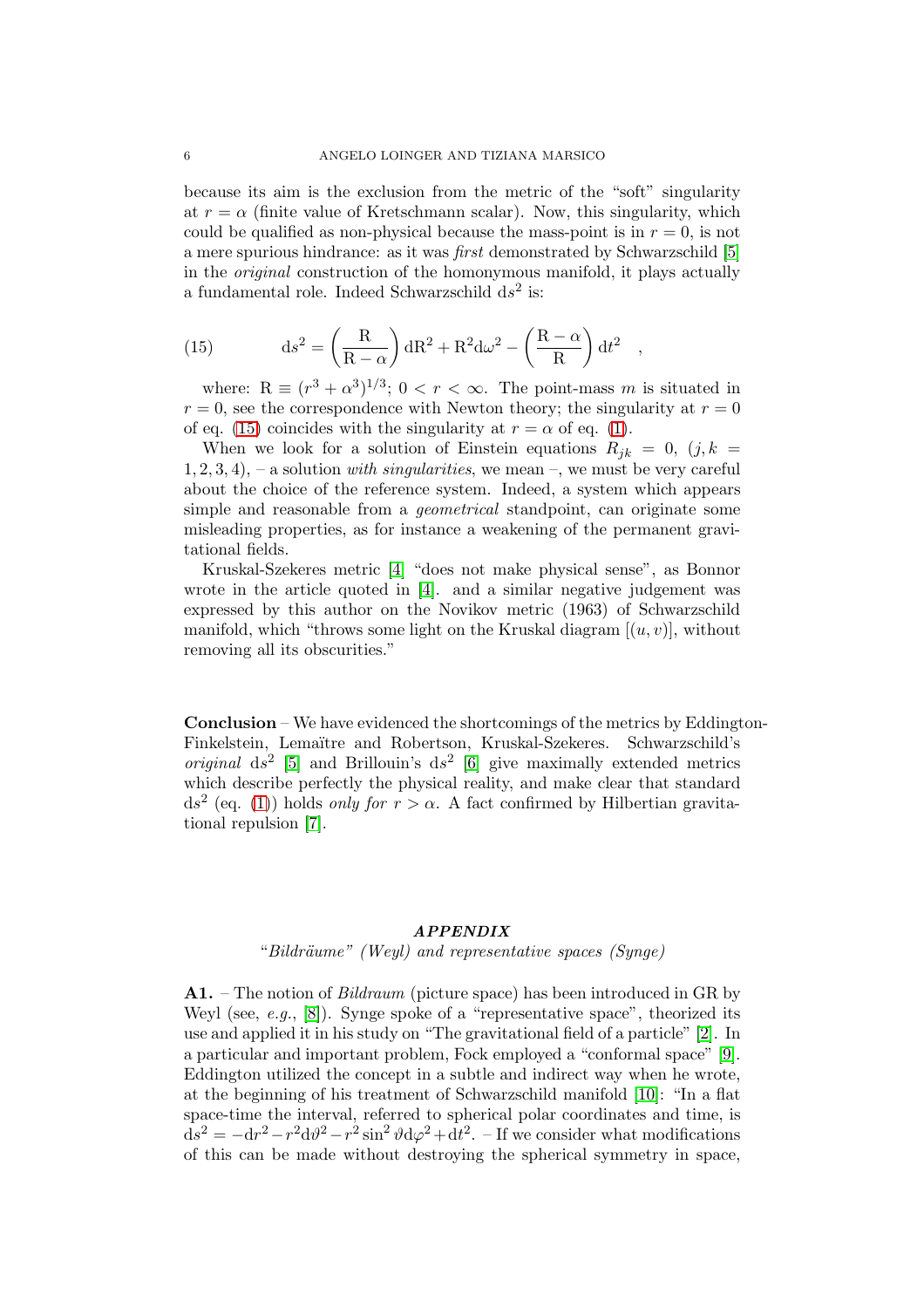the symmetry as regards past and future time, or the static condition, the most general possible form appears to be  $ds^2 = -U(r)dr^2 - V(r)(r^2d\vartheta^2 +$  $r^2 \sin^2 \theta d\varphi^2$  +  $W(r)dt^2$ ." Boyer and Lindquist, in their study of Kerr's metric [\[11\]](#page-8-10), introduced a "Euclidean 3-space with Cartesian coordinates".

The great majority of the authors utilize implicitly representative spaces, and often without a clear distinction between features of the considered space-time of GR and features of its picture space.

A2. – In sect.2 of paper [\[2\]](#page-8-1) Synge wrote: "Once we have decided on the idealized experiments which we shall use, we have thereby set up a system of coordinates  $x^r$  in a space-time. [...]. The next step is to make a geometrical representation of space-time. [...]. We think then of a space  $V_4$  of four dimensions – a representative space. [...]. The representative space is a map of space-time, and like every map it is a mixture of the intrinsic properties of the thing mapped and certain conventionalities introduced for our human convenience in understanding and interpreting. [...]. Modifications for convenience may be introduce later, but let us start with the idea that our representative space  $V_4$  is a Euclidean space of four dimensions." In sect.3 of [\[2\]](#page-8-1) we read: "Let  $(u, v)$  be two variables ranging from  $-\infty$  to  $+\infty$ . They will be taken, for purposes of representation, as rectangular Cartesians in a Euclidean plane  $U_2$ ." And in sect.4 of [\[2\]](#page-8-1): "The rest of that section [i.e., of sect.3] was devoted to the definition of certain functions of  $(u^2 - v^2)$ . Among these functions was  $r$  [...]. The plane  $U_2$  forms half of our representation. The other half is provided through a family of concentric spheres on which the variables  $\vartheta$  and  $\varphi$  are respectively colatitude and azimuth referred to a common pole  $\vartheta = 0$  and to a common base plane  $\varphi = 0$ . [...]. – To the assigned pair of values  $(u, v)$  there corresponds a point P in the plane  $U_2$ and also [...] a value of r in the range  $0 \leq r < +\infty$ . Hence there corresponds a sphere  $S_2$  of radius r in the above mentioned concentric family. Assigned values of  $(\vartheta, \varphi)$  fix a point Q on  $S_2$ . [...]. We shall define our representative space  $V_4$  by saying that a point of  $V_4$  is a point-pair  $(P,Q)$ . [...]. So far nothing of space-time.  $[\ldots]$ . Hypothesis A: All events in space-time containing a single gravitating particle may be put in one to one correspondence with the points of the representative space  $V_4$  described above.

As regards the line-element of space-time, let us set down for consideration the form  $\Phi = du^2 - dv^2 + (v du - u dv)^2 F + r^2 (dv^2 + \sin^2 \theta d\varphi^2)$ , F and r being functions of  $(u^2 - v^2)$  as defined in Section 3, these functions involving a positive constant  $a \equiv 2 m$ ."

The above  $\Phi$ , *i.e.* ds<sup>2</sup>, is the *clou* of a complex investigation, which inspired Kruskal [\[4\]](#page-8-3) and Szekeres [\[4\]](#page-8-3), who succeeded in giving a simplified and more manageable version of Synge's results.

A3. – Back to Kruskal-Szekeres metric. The representative space is identical to Synge's one: a Euclidean plane  $U_2$ , referred to Cartesian orthogonal axes  $(u, v)$ , and a set  $S_2$  of concentric spheres on which a colatitude  $\vartheta$  and an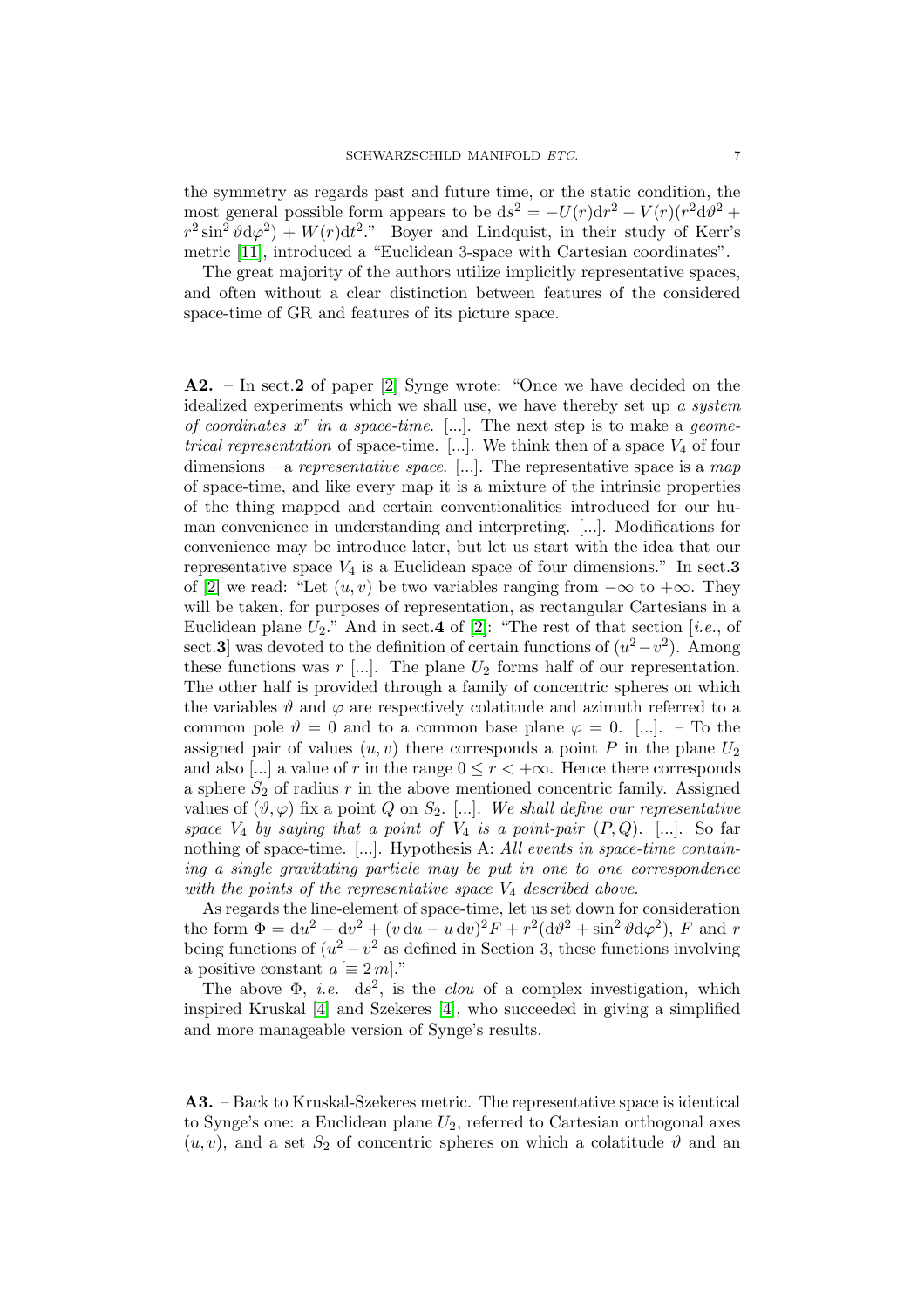azimuth  $\varphi$  are defined. Metric [\(12\)](#page-3-0) is referred to four different pairs of coordinates; accordingly, representative plane  $U_2$  is divided into four regions I, II, III, IV.

<span id="page-7-0"></span>(A<sub>1</sub>) 
$$
\begin{cases} u_I = \left(\frac{r}{\alpha} - 1\right)^{1/2} \exp\left(\frac{r}{2\alpha}\right) \cosh\left(\frac{t}{2\alpha}\right) \\ v_I = \left(\frac{r}{\alpha} - 1\right)^{1/2} \exp\left(\frac{r}{2\alpha}\right) \sinh\left(\frac{t}{2\alpha}\right) \end{cases}
$$

for  $r > \alpha$ , and

<span id="page-7-1"></span>(A<sub>2</sub>) 
$$
\begin{cases} u_{II} = \left(1 - \frac{r}{\alpha}\right)^{1/2} \exp\left(\frac{r}{2\alpha}\right) \sinh\left(\frac{t}{2\alpha}\right) \\ v_{II} = \left(1 - \frac{r}{\alpha}\right)^{1/2} \exp\left(\frac{r}{2\alpha}\right) \cosh\left(\frac{t}{2\alpha}\right) \end{cases}
$$

for  $r < \alpha$ . From  $(A_1)$  $(A_1)$ – $(A_2)$  we have, in particular:

<span id="page-7-2"></span>(A<sub>3</sub>) 
$$
\left(\frac{r}{\alpha} - 1\right) \exp\left(\frac{r}{\alpha}\right) = \begin{cases} u_I^2 - v_I^2 & ; \\ u_{II}^2 - v_{II}^2 & . \end{cases}
$$

The Cartesian plane  $(u, v)$  is divided into four quadrants I, II, III, IV by the null lines  $u = v$ ,  $u = -v$ , that are null lines of light-rays. Right-hand quadrant I and upper quadrant II cover the entire Schwarzschild space-time; left-hand quadrant III is a pendant of I:  $u_{III} = -u_I$ ,  $v_{III} = -v_I$ ; lower quadrant IV is a pendant of II:  $u_{IV} = -u_{II}$ ,  $v_{IV} = -v_{II}$ . Formula  $(A_3)$ holds also for quadrants III and IV. (Formula  $(13')$  of sect.4 holds too for all quadrants).

The above patchwork is not only redundant, because quadrants I and II are sufficient to describe both the exterior and the interior regions of  $r = \alpha$ , but has also this surprising property: if we substitute in metric [\(12\)](#page-3-0) any whatever of the four coordinate pairs  $(u_I, v_I)$ ,  $(u_{II}, v_{II})$ ,  $(u_{III}, v_{III})$ ,  $(u_{IV}, v_{IV})$ , we obtain always the standard ds<sup>2</sup> of eq. [\(1\)](#page-0-0), without any distinction between the exterior and the interior region of surface  $r = \alpha$ .

Kruskal-Szekeres metric is a good example of the heuristic and interpretative value of a convenient Bildraum. However, Synge's representative space and Kruskal-Szekeres metric do not give a faithful description of physical reality, owing to the defects that we have pointed out in sect.4.

 $\mathbf{A4.}$  – In sect. $\mathbf{A1}$  we have written that, in his construction of Schwarzschild manifold, Eddington utilized the concept of *Bildraum* in a subtle and indirect way. Indeed, for the spherical symmetry in space-time of GR he drew inspiration from the Minkowskian  $d\dot{s}^2$  expressed with spherical polar coordinate, and wrote  $ds^2 = -U(r)dr^2 - V(r)(r^2d\vartheta^2 + r^2\sin^2\vartheta d\varphi^2) + W(r)dt^2$ . We emphasize that in  $GR$  the notion of spherical symmetry is not a well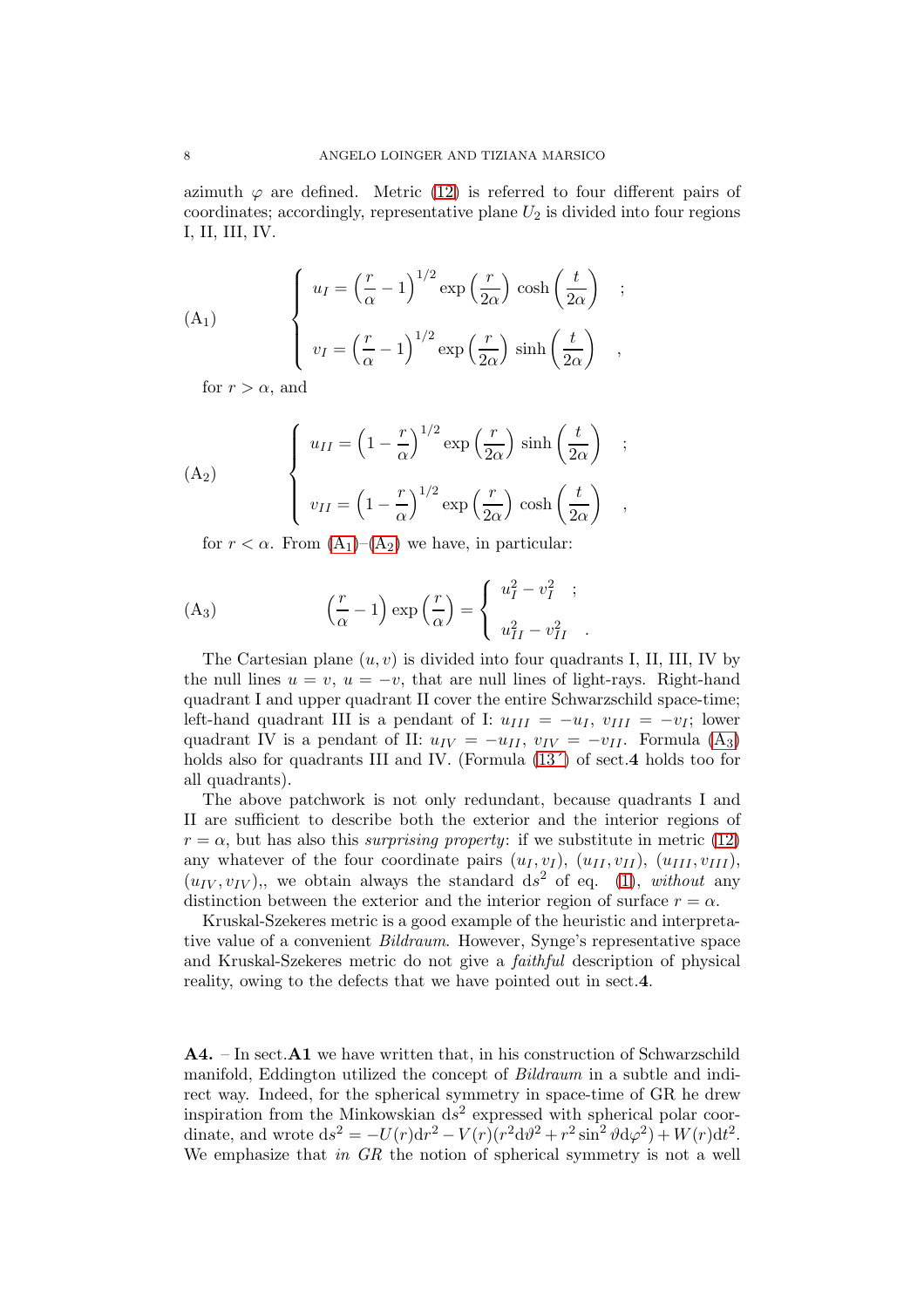defined and understood concept (Synge [\[2\]](#page-8-1)). Thus, Eddington (as – more or less implicitly – all the Fathers of Relativity) took advantage of the fact that, on the contrary, spherical symmetry can be perfectly mastered in SR. Then, he wrote:  $r^2 V(r) \rightarrow r^2$ : and we can say that the free choice of the radial coordinate allowed him to exploit Synge's family  $S_2$  of concentric spheres. Finally, at p.94 of [\[10\]](#page-8-9), our Author pointed out that the general solution in spherical polar coordinates of Schwarzschild problem can be obtained by substituting the r of standard form of solution (eq. [\(1\)](#page-0-0)) with any regular function  $f(r)$ . A result that can be recovered by solving equations  $R_{jk} = 0$ for  $g_{rr} = -U(r)$ ;  $g_{\vartheta\vartheta} = -V(r) r^2$ ;  $g_{\varphi\varphi} = -V(r) r^2 \sin^2 \vartheta$ ;  $g_{tt} = W(r) - \text{see}$ , e.g., the Appendix of Abrams [\[12\]](#page-8-11).

The instance of Schwarzschild manifold is emblematic: as a matter of fact, in all problems of GR the pseudo-Riemannian manifold is not known a priori, it is obtained by solving the concerned Einsteinian equations. Consequently, the starting point of the investigation is always the (implicit or explicit) consideration of a Bildraum, that we choose taking heed of the general properties (e.g., spherical symmetry) of our problem.

## **REFERENCES**

- <span id="page-8-0"></span>[1] A. S. Eddington, *Nature*, 113 (1924) 192 – in eq.(2) there is a trivial misprint: m in lieu of 2m; D. Finkelstein, *Phys. Rev.*, 110 (1958) 965. See also L. Landau et E. Lifchitz, *Théorie du Champ*, Deuxième édition revue (Éditions MIR, Moscou) 1966, sect.97.
- <span id="page-8-1"></span>[2] G. Lema¨ıtre, *Ann. Soc. Sci. Bruxelles*, 53A (1933) 51. See also: J.L. Synge, *Proc. Roy. Irish Acad.*, 53A (1950) 83; C. Møller, *The Theory of Relativity*, Second Edition (Clarendon Press, Oxford) 1972, p.442; P.A.M. Dirac, *General Theory of Relativity* (J. Wiley and Sons, New York, *etc.*) 1975, sect.19.
- <span id="page-8-3"></span><span id="page-8-2"></span>[3] H. P. Robertson, see p.84 of Synge [\[2\]](#page-8-1).
- [4] M. Kruskal, *Phys. Rev.*, 119 (1960) 1743; Gy. Szekeres, *Publ. Mat. Debrecen*, 7 (1960) 285; the long and laborious work by Synge quoted in [\[2\]](#page-8-1) is an ancestor of the papers by Kruskal and Szekeres. See further the review article by W. B. Bonnor in *Gen. Rel. Grav.*, 24 (1992) 551.
- <span id="page-8-4"></span>[5] K. Schwarzschild, *Berl. Ber.*, (1916) 189; for an English version, see *arXiv:physics/9905030*, May 12th, 1999 – and *Gen. Rel. Grav.*, 35 (2003) 951. See further S. Antoci and D.-E. Liebscher, *Astr. Nachr.*, 322 (2001) 137 – and references therein.
- <span id="page-8-5"></span>[6] M. Brillouin, *Journ. Phys. Rad.*, 23 (1923) 43; for an English version, see *arXiv:physics/0002009*, February 3rd, 2000.
- <span id="page-8-6"></span>[7] D. Hilbert, *Mathem. Annalen*, 92 (1924) 1; also in *Gesammelte Abhandlungen*, Dritter Band (J. Springer, Berlin) 1935, p.258. See further A. Loinger and T. Marsico, *arXiv:0904.1578 v1* [physics.gen-ph] 9 Apr 2009 – and references therein.
- <span id="page-8-7"></span>[8] H. Weyl, *Raum-Zeit-Materie*, Siebente Auflage (Springer-Verlag, Berlin, *etc.*) 1988, sects. 33, 35, 37.
- <span id="page-8-8"></span>[9] V. Fock, *The Theory of Space, Time and Gravitation*, 2nd Revised Edition (Pergamon Press, Oxford, *etc*.) 1964, pp.203-204.
- <span id="page-8-9"></span>[10] A. S. Eddington, *The Mathematical Theory of Relativity*, Second Edition (Cambridge University Press, Cambridge) 1960, p.83.
- <span id="page-8-11"></span><span id="page-8-10"></span>[11] R.H. Boyer and R.W Lindquist, *J. Math. Phys.*, 8 (1967) 265.
- [12] L.S. Abrams, *Phys. Rev.*, 20 (1979) 2474; also in *arXiv:gr-qc/0201044 v1* (14 Jan 2002). In this interesting paper, the Author empasizes the great physical value of